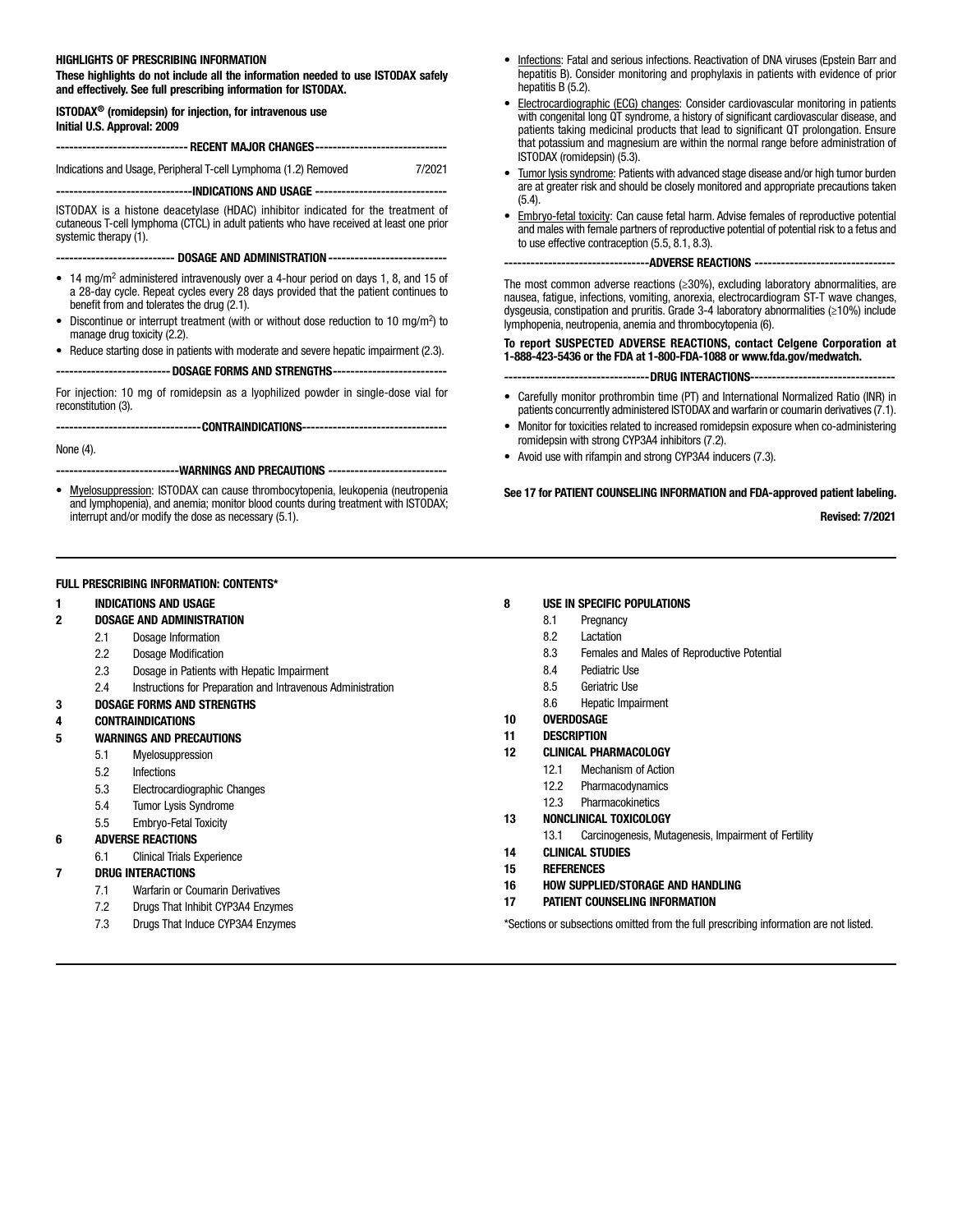#### ISTODAX® FULL PRESCRIBING INFORMATION (romidepsin)

## 1 INDICATIONS AND USAGE

 $ISTODAX<sup>®</sup>$  (romidepsin) is indicated for the treatment of cutaneous T-cell lymphoma (CTCL) in adult patients who have received at least one prior systemic therapy.

#### 2 DOSAGE AND ADMINISTRATION

#### 2.1 Dosage Information

The recommended dosage of romidepsin is  $14 \text{ mg/m}^2$  administered intravenously over a 4-hour period on days 1, 8, and 15 of a 28-day cycle. Cycles should be repeated every 28 days provided that the patient continues to benefit from and tolerates the drug.

#### 2.2 Dosage Modification

*Nonhematologic toxicities except alopecia*

- Grade 2 or 3 toxicity: Treatment with romidepsin should be delayed until toxicity returns to Grade 0-1 or baseline, then therapy may be restarted at 14 mg/m<sup>2</sup>. If Grade 3 toxicity recurs, treatment with romidepsin should be delayed until toxicity returns to Grade 0-1 or baseline and the dose should be permanently reduced to 10 mg/m<sup>2</sup>.
- Grade 4 toxicity: Treatment with romidepsin should be delayed until toxicity returns to Grade 0-1 or baseline, then the dose should be permanently reduced to 10 mg/m<sup>2</sup>.
- Romidepsin should be discontinued if Grade 3 or 4 toxicities recur after dose reduction.

*Hematologic toxicities*

- Grade 3 or 4 neutropenia or thrombocytopenia: Treatment with romidepsin should be delayed until the specific cytopenia returns to ANC greater than or equal to  $1.5\times10^6$ /L and platelet count greater than or equal to  $75\times10^9$ /L or baseline, then therapy may be restarted at 14 mg/m<sup>2</sup>.
- Grade 4 febrile (greater than or equal to 38.5ºC) neutropenia or thrombocytopenia that requires platelet transfusion: Treatment with romidepsin should be delayed until the specific cytopenia returns to less than or equal to Grade 1 or baseline, and then the dose should be permanently reduced to 10 mg/m<sup>2</sup>.

### 2.3 Dosage in Patients with Hepatic Impairment

For patients with moderate or severe hepatic impairment, reduce the starting dose of ISTODAX as shown in Table 1 and monitor for toxicities more frequently. Dosage adjustment is not required for patients with mild hepatic impairment.

#### Table 1: Recommendations for Starting Dose in Patients with Moderate and Severe Hepatic Impairment

| greater than 1.5 x ULN to less<br>Moderate                   |                    |
|--------------------------------------------------------------|--------------------|
| than or equal to 3 x ULN                                     | $7 \text{ ma/m}^2$ |
| 5 mg/m <sup>2</sup><br>greater than 3 x ULN<br><b>Severe</b> |                    |

ULN=Upper limit of normal.

### 2.4 Instructions for Preparation and Intravenous Administration

ISTODAX is a hazardous drug. Use appropriate handling procedures.1

ISTODAX must be reconstituted with the supplied diluent and further diluted with 0.9% Sodium Chloride Injection, USP, before intravenous infusion.

ISTODAX and diluent vials contain an overfill to ensure the recommended volume can be withdrawn at a concentration of 5 mg/mL.

- Each 10 mg single-dose vial of ISTODAX must be reconstituted with 2.2 mL of the supplied diluent.
- With a suitable syringe, aseptically withdraw 2.2 mL from the supplied diluent vial, and slowly inject it into the ISTODAX (romidepsin) for injection vial. Swirl the contents of the vial until there are no visible particles in the resulting solution. The reconstituted solution will contain ISTODAX 5 mg/mL. The reconstituted ISTODAX vial will contain 2 mL of deliverable volume of drug product. The reconstituted ISTODAX solution is chemically stable for up to 8 hours at room temperature.
- Extract the appropriate amount of ISTODAX from the vials to deliver the desired dose, using proper aseptic technique. Before intravenous infusion, further dilute ISTODAX in 500 mL 0.9% Sodium Chloride Injection, USP.
- Infuse over 4 hours.

The diluted solution is compatible with polyvinyl chloride (PVC), ethylene vinyl acetate (EVA), polyethylene (PE) infusion bags as well as glass bottles, and is chemically stable for up to 24 hours when stored at room temperature. However, it should be administered as soon after dilution as possible.

Parenteral drug products should be inspected visually for particulate matter and discoloration before administration, whenever solution and container permit.

## 3 DOSAGE FORMS AND STRENGTHS

For Injection: 10 mg of romidepsin as a lyophilized white powder in a single-dose vial for reconstitution and further dilution.

### 4 CONTRAINDICATIONS

None.

#### 5 WARNINGS AND PRECAUTIONS

#### 5.1 Myelosuppression

Treatment with ISTODAX can cause thrombocytopenia, leukopenia (neutropenia and lymphopenia), and anemia. Monitor blood counts regularly during treatment with ISTODAX and modify the dose as necessary *[see Dosage and Administration (2.2) and Adverse Reactions (6.1)]*.

#### 5.2 Infections

Fatal and serious infections have been reported in clinical trials of ISTODAX, including pneumonia, sepsis, and viral reactivation, including reactivation of Epstein Barr and hepatitis B viruses. These infections can occur during and following treatment. The risk of life-threatening infections may be greater in patients with a history of prior treatment with monoclonal antibodies directed against lymphocyte antigens and in patients with disease involvement of the bone marrow *[see Adverse Reactions (6.1)]*.

Reactivation of hepatitis B virus infection was reported in 1% of patients in clinical trials. In patients with evidence of prior hepatitis B infection, consider monitoring for reactivation, and consider antiviral prophylaxis.

Reactivation of Epstein Barr viral infection leading to liver failure has occurred in recipients of ISTODAX including after ganciclovir prophylaxis.

### 5.3 Electrocardiographic Changes

Several treatment-emergent morphological changes in ECGs (including T-wave and ST-segment changes) have been reported in clinical studies. The clinical significance of these changes is unknown *[see Adverse Reactions (6.1)]*.

In patients with congenital long QT syndrome, patients with a history of significant cardiovascular disease, and patients taking anti-arrhythmic medicines or medicinal products that lead to significant QT prolongation, consider cardiovascular monitoring of ECGs at baseline and periodically during treatment.

Confirm that potassium and magnesium levels are within normal range before administration of ISTODAX *[see Adverse Reactions (6.1)]*.

## 5.4 Tumor Lysis Syndrome

Tumor lysis syndrome (TLS) has been reported to occur in recipients of ISTODAX, including in 1% of patients with tumor stage CTCL. Patients with advanced stage disease and/or high tumor burden are at greater risk, should be closely monitored, and managed as appropriate.

#### 5.5 Embryo-Fetal Toxicity

Based on its mechanism of action and findings from animal studies, ISTODAX can cause fetal harm when administered to a pregnant woman. In an animal reproductive study, romidepsin was embryocidal and caused adverse developmental outcomes at exposures below those in patients at the recommended dose of 14 mg/m<sup>2</sup>. Advise females of reproductive potential to use effective contraception during treatment and for 1 month after the last dose. Advise males with female partners of reproductive potential to use effective contraception during treatment and for 1 month after the last dose *[see Use in Specific Populations (8.1, 8.3) and Clinical Pharmacology (12.1)]*.

## 6 ADVERSE REACTIONS

The following adverse reactions are described in more detail in other sections of the prescribing information.

- Myelosuppression *[see Warnings and Precautions (5.1)]*
- Infections *[see Warnings and Precautions (5.2)]*
- Electrocardiographic Changes *[see Warnings and Precautions (5.3)]*
- Tumor Lysis Syndrome *[see Warnings and Precautions (5.4)]*

### 6.1 Clinical Trials Experience

Because clinical trials are conducted under widely varying conditions, adverse reaction rates observed in the clinical trials of a drug cannot be directly compared to rates in the clinical trials of another drug and may not reflect the rates observed in practice.

The data in the WARNINGS AND PRECAUTIONS reflect exposure to ISTODAX in four clinical trials involving 363 patients with T-cell lymphoma, including 185 patients with CTCL. ISTODAX was administered as a single agent at a dosage of  $14 \text{ mg/m}^2$  on days 1, 8, and 15 of a 28-day cycle. Among 363 patients who received ISTODAX, 21% were exposed for 6 months or longer and 13% were exposed for greater than one year.

## Cutaneous T-Cell Lymphoma

The safety of ISTODAX was evaluated in 185 patients with CTCL in 2 single arm clinical studies in which patients received a dosage of 14 mg/m2 on days 1, 8, and 15 of a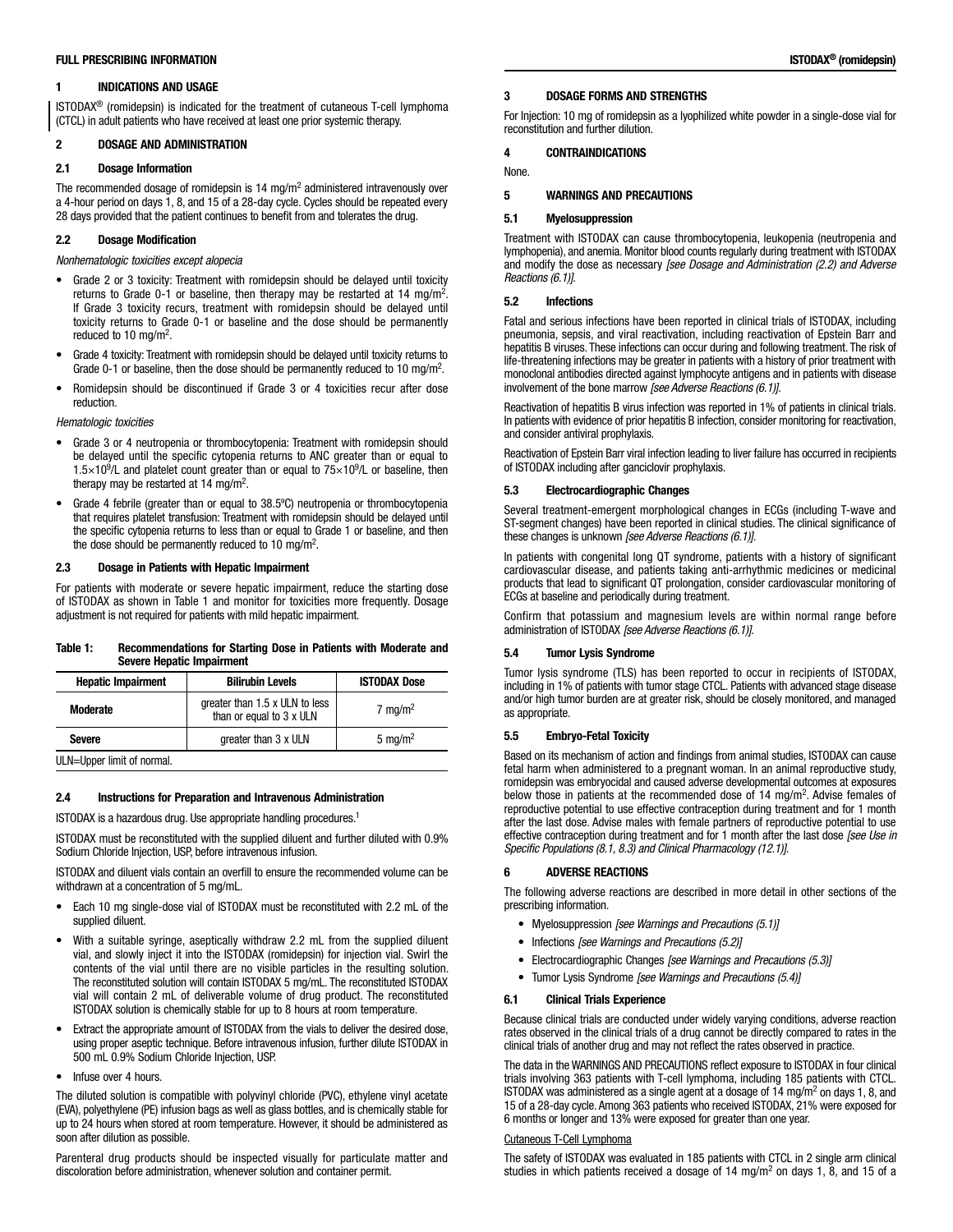28-day cycle. Treatment continued as long as the patient benefitted from and tolerated the drug. The mean duration of treatment in these studies was 5.6 months (range:  $<$ 1 to 83.4 months).

#### *Common Adverse Reactions*

Table 2 summarizes the most frequent adverse reactions (>20%) regardless of causality using the National Cancer Institute-Common Terminology Criteria for Adverse Events (NCI-CTCAE, Version 3.0). Due to methodological differences between the studies, the AE data are presented separately for Study 1 and Study 2. Adverse reactions are ranked by their incidence in Study 1. Laboratory abnormalities commonly reported (>20%) as adverse reactions are included in Table 2.

|                                         |               | Study 1<br>$(n=102)$ | Study 2<br>$(n=83)$ |                 |  |
|-----------------------------------------|---------------|----------------------|---------------------|-----------------|--|
| <b>Adverse Reactions n (%)</b>          | All<br>grades | Grade<br>3 or 4      | All<br>grades       | Grade<br>3 or 4 |  |
| Anv adverse reactions                   | 99 (97)       | 36 (35)              | 83 (100)            | 68 (82)         |  |
| Nausea                                  | 57 (56)       | 3(3)                 | 71 (86)             | 5(6)            |  |
| Asthenia/Fatique                        | 54 (53)       | 8(8)                 | 64 (77)             | 12 (14)         |  |
| Infections                              | 47 (46)       | 11(11)               | 45 (54)             | 27 (33)         |  |
| Vomitina                                | 35(34)        | 1(21)                | 43 (52)             | 8(10)           |  |
| Anorexia                                | 23(23)        | 1 (21)               | 45 (54)             | 3(4)            |  |
| Hypomagnesemia                          | 22 (22)       | 1(1)                 | 23 (28)             | 0               |  |
| Diarrhea                                | 20(20)        | 1 (21)               | 22 (27)             | 1(1)            |  |
| Pyrexia                                 | 20(20)        | 4(4)                 | 19 (23)             | 1(1)            |  |
| Anemia                                  | 19 (19)       | 3(3)                 | 60 (72)             | 13 (16)         |  |
| Thrombocytopenia                        | 17 (17)       | 0                    | 54 (65)             | 12 (14)         |  |
| Dysgeusia                               | 15 (15)       | 0                    | 33 (40)             | 0               |  |
| Constipation                            | 12 (12)       | 2(2)                 | 32 (39)             | 1(1)            |  |
| Neutropenia                             | 11 (11)       | 4(4)                 | 47 (57)             | 22 (27)         |  |
| Hypotension                             | 7(7)          | 3(3)                 | 19 (23)             | 3(4)            |  |
| Pruritus                                | 7(7)          | 0                    | 26 (31)             | 5(6)            |  |
| Hypokalemia                             | 6(6)          | 0                    | 17 (20)             | 2(2)            |  |
| Dermatitis/Exfoliative dermatitis       | 4(4)          | $1 (-1)$             | 22 (27)             | 7(8)            |  |
| Hypocalcemia                            | 4 (4)         | 0                    | 43 (52)             | 5(6)            |  |
| Leukopenia                              | 4(4)          | 0                    | 38 (46)             | 18 (22)         |  |
| Lymphopenia                             | 4(4)          | 0                    | 47 (57)             | 31 (37)         |  |
| Alanine aminotransferase increased      | 3(3)          | 0                    | 18 (22)             | 2(2)            |  |
| Aspartate aminotransferase<br>increased | 3(3)          | 0                    | 23 (28)             | 3(4)            |  |
| Hypoalbuminemia                         | 3(3)          | 1 (21)               | 40 (48)             | 3(4)            |  |
| Electrocardiogram ST-T wave<br>changes  | 2(2)          | 0                    | 52 (63)             | 0               |  |
| Hyperglycemia                           | 2(2)          | 2(2)                 | 42 (51)             | 1(1)            |  |
| Hyponatremia                            | 1(21)         | 1 (21)               | 17 (20)             | 2(2)            |  |
| Hypermagnesemia                         | 0             | 0                    | 22(27)              | 7(8)            |  |
| Hypophosphatemia                        | 0             | 0                    | 22 (27)             | 8(10)           |  |
| Hvperuricemia                           | $\mathbf{0}$  | $\mathbf{0}$         | 27 (33)             | 7(8)            |  |

| Table 2: | Adverse Reactions Occurring in >20% of Patients in Either CTCL |
|----------|----------------------------------------------------------------|
|          | <b>Study (N=185)</b>                                           |

### *Serious Adverse Reactions*

Infections were the most common type of SAE reported in both studies with 8 patients (8%) in Study 1 and 26 patients (31%) in Study 2 experiencing a serious infection. Serious adverse reactions reported in >2% of patients in Study 1 were sepsis and pyrexia (3%). In Study 2, serious adverse reactions in >2% of patients were fatigue (7%), supraventricular arrhythmia, central line infection, neutropenia (6%), hypotension, hyperuricemia, edema (5%), ventricular arrhythmia, thrombocytopenia, nausea, leukopenia, dehydration, pyrexia, aspartate aminotransferase increased, sepsis, catheter related infection, hypophosphatemia and dyspnea (4%).

There were eight deaths not due to disease progression. In Study 1, there were two deaths: one due to cardiopulmonary failure and one due to acute renal failure. There were six deaths in Study 2: four due to infection and one each due to myocardial ischemia and acute respiratory distress syndrome.

### *Discontinuations*

Discontinuation due to an adverse event occurred in 21% of patients in Study 1 and 11% in Study 2. Discontinuations occurring in at least 2% of patients in either study included infection, fatigue, dyspnea, QT prolongation, and hypomagnesemia.

## Other Clinical Trials Experience

The following common adverse reactions have been reported following administration of ISTODAX as a single agent in 178 patients with peripheral T-cell lymphoma, for which ISTODAX is not indicated or recommended. The most common adverse reactions (≥30%) included nausea (63%), fatigue (61%), thrombocytopenia (49%), vomiting (39%), neutropenia (39%), pyrexia (38%), diarrhea (36%) and anemia (35%). Other common (≥10%) clinically significant adverse reactions included dysgeusia (22%), headache (20%), cough (19%), dyspnea (15%), abdominal pain (13%) and stomatitis (10%). Grade 3 and higher adverse reactions in ≥10% were hematologic toxicities (including thrombocytopenia, neutropenia, leukopenia and anemia) and fatigue.

## 7 DRUG INTERACTIONS

### 7.1 Warfarin or Coumarin Derivatives

Prolongation of PT and elevation of INR were observed in a patient receiving ISTODAX concomitantly with warfarin. Monitor PT and INR more frequently in patients concurrently receiving ISTODAX and warfarin *[see Clinical Pharmacology (12.3)]*.

## 7.2 Drugs That Inhibit CYP3A4 Enzymes

Strong CYP3A4 inhibitors increase concentrations of romidepsin *[see Clinical Pharmacology (12.3)]*. Monitor for toxicity related to increased romidepsin exposure and follow the dose modifications for toxicity *[see Dosage and Administration (2.2)]* when ISTODAX is initially co-administered with strong CYP3A4 inhibitors.

## 7.3 Drugs That Induce CYP3A4 Enzymes

Rifampin (a potent CYP3A4 inducer) increased the concentrations of romidepsin *[see Clinical Pharmacology (12.3)]*. Avoid co-administration of ISTODAX with rifampin. The use of other potent CYP3A4 inducers should be avoided when possible.

# 8 USE IN SPECIFIC POPULATIONS

## 8.1 Pregnancy

## Risk Summary

Based on its mechanism of action and findings from animal studies, ISTODAX can cause embryo-fetal harm when administered to a pregnant woman *[see Clinical Pharmacology (12.1)]*.

There are no available data on ISTODAX use in pregnant women to inform a drug associated risk of major birth defects and miscarriage. In an animal reproductive study, romidepsin was embryocidal and caused adverse developmental outcomes including embryo-fetal toxicity and malformations at exposures below those in patients at the recommended dose *(see Data)*. Advise pregnant women of the potential risk to a fetus and to avoid becoming pregnant while receiving ISTODAX and for at least 1 month after the last dose.

The background risk of major birth defects and miscarriage for the indicated population is unknown. All pregnancies have a background risk of birth defect, loss, or other adverse outcomes. In the U.S. general population, the estimated background risk of major birth defects and miscarriage in clinically recognized pregnancies is 2-4% and 15-20%, respectively.

## Data

### *Animal Data*

Romidepsin was administered intravenously to pregnant rats during the period of organogenesis at doses of 0.1, 0.2, or 0.5 mg/kg/day. Substantial resorption or postimplantation loss was observed at the high dose of 0.5 mg/kg/day, a maternally toxic dose. Adverse embryo-fetal effects were noted at romidepsin doses of ≥0.1 mg/kg/day, with systemic exposures (AUC) ≥0.2% of the human exposure at the recommended dose of 14 mg/m<sup>2</sup>/week. Drug-related fetal effects consisted of reduced fetal body weights, folded retina, rotated limbs, and incomplete sternal ossification.

### 8.2 Lactation

### Risk Summary

There are no data on the presence of ISTODAX or its metabolites in human milk, the effects on the breastfed child, or the effects on milk production. Because many drugs are excreted in human milk and because of the potential for serious adverse reactions in the breastfed child, advise lactating women not to breastfeed during treatment with ISTODAX and for 1 week after the last dose.

### 8.3 Females and Males of Reproductive Potential

ISTODAX can cause fetal harm when administered to a pregnant woman *[see Use in Specific Populations (8.1)]*.

## **Pregnancy Testing**

Perform pregnancy testing in females of reproductive potential within 7 days prior to initiating therapy with ISTODAX.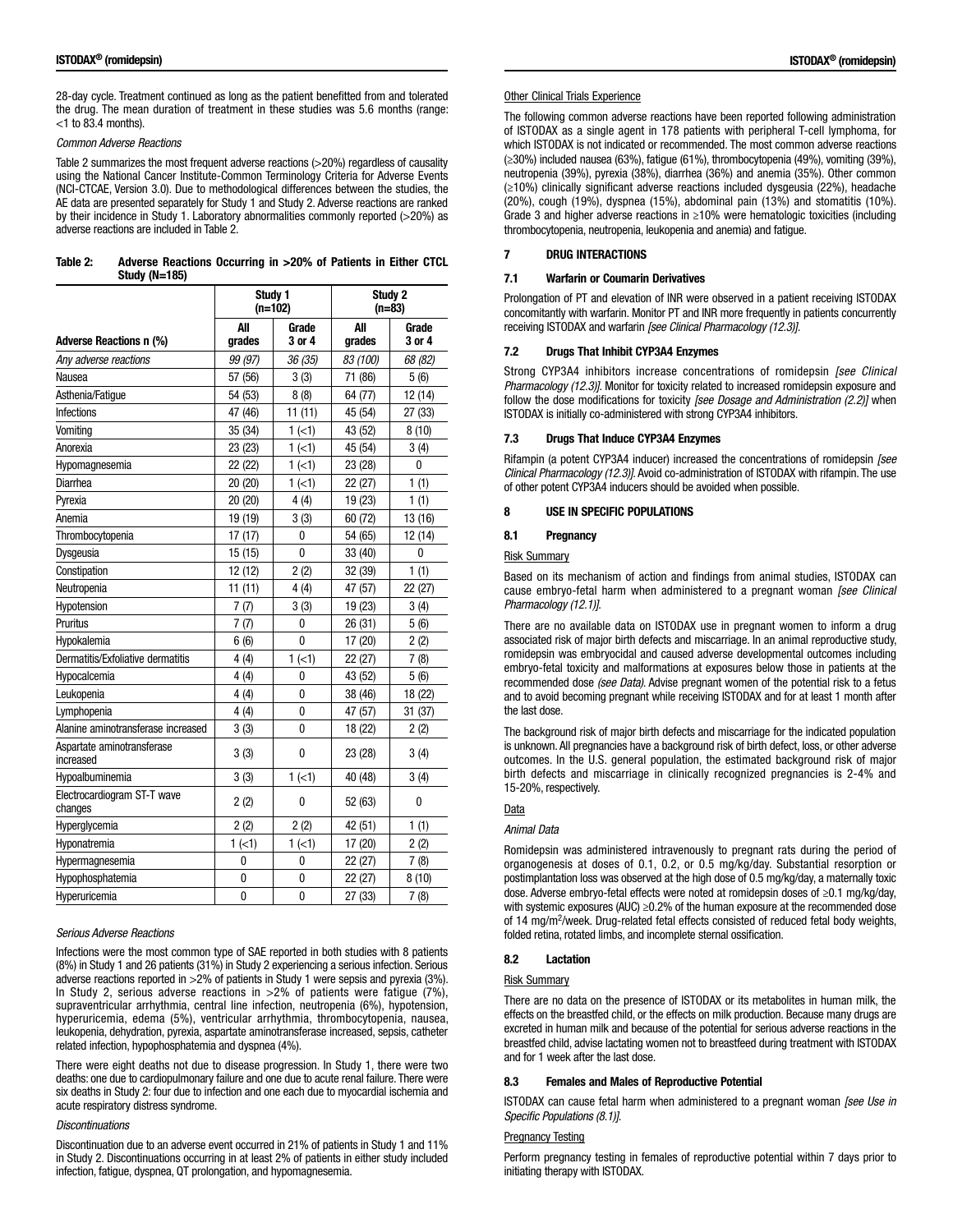#### **Contraception**

#### *Females*

Advise females of reproductive potential to use effective contraception during treatment with ISTODAX and for 1 month after the last dose. ISTODAX may reduce the effectiveness of estrogen-containing contraceptives. Therefore, alternative methods of non-estrogen containing contraception (e.g., condoms, intrauterine devices) should be used in patients receiving ISTODAX.

#### *Males*

Advise males with female partners of reproductive potential to use effective contraception during treatment with ISTODAX and for 1 month after the last dose.

#### Infertility

Based on findings in animals, romidepsin has the potential to affect male and female fertility *[see Nonclinical Toxicology (13.1)]*.

#### 8.4 Pediatric Use

The safety and effectiveness of ISTODAX in pediatric patients have not been established.

#### 8.5 Geriatric Use

Of the 186 patients with CTCL who received ISTODAX in clinical studies, 51 (28%) were 65 years of age and older, while 16 (9%) were 75 years of age. No overall differences in safety or effectiveness were observed between patients 65 years or age and over and younger patients; however, greater sensitivity of some older individuals cannot be ruled out.

#### 8.6 Hepatic Impairment

In a hepatic impairment study, ISTODAX was evaluated in 19 patients with advanced cancer and mild (8), moderate (5), or severe (6) hepatic impairment. There were 4 deaths during the first cycle of treatment: 1 patient with mild hepatic impairment, 1 patient with moderate hepatic impairment, and 2 patients with severe hepatic impairment. No dose adjustments are recommended for patients with mild hepatic impairment. Reduce the ISTODAX starting dose for patients with moderate and severe hepatic impairment *[see Dosage and Administration (2.3) and Clinical Pharmacology (12.3)]*. Monitor patients with hepatic impairment more frequently for toxicity, especially during the first cycle of therapy.

#### 10 OVERDOSAGE

No specific information is available on the treatment of overdosage of ISTODAX.

Toxicities in a single-dose study in rats or dogs, at intravenous romidepsin doses up to 2.2-fold the recommended human dose based on the body surface area, included irregular respiration, irregular heartbeat, staggering gait, tremor, and tonic convulsions.

In the event of an overdose, it is reasonable to employ the usual supportive measures, e.g., clinical monitoring and supportive therapy, if required. There is no known antidote for ISTODAX and it is not known if ISTODAX is dialyzable.

#### 11 DESCRIPTION

Romidepsin, a histone deacetylase (HDAC) inhibitor, is a bicyclic depsipeptide. At room temperature, romidepsin is a white powder and is described chemically as (1*S*,4*S*,7*Z*,10*S*,16*E*,21*R* )-7-ethylidene-4,21-bis(1-methylethyl)-2-oxa-12,13-dithia-5, 8,20,23-tetraazabicyclo[8.7.6]tricos-16-ene-3,6,9,19,22-pentone. The empirical formula is C24H36N4O6S2.

The molecular weight is 540.71 and the structural formula is:



ISTODAX (romidepsin) for injection is intended for intravenous infusion only after reconstitution with the supplied diluent and after further dilution with 0.9% Sodium Chloride, USP.

## ISTODAX is supplied as a kit containing 2 vials.

ISTODAX (romidepsin) for injection is a sterile lyophilized white powder and is supplied in a 10 mg single-dose vial containing 11 mg romidepsin, 22 mg povidone, USP, and hydrochloric acid, NF, as a pH adjuster.

Diluent for ISTODAX is a sterile clear solution and is supplied in a single-dose vial containing 2.4 mL (2.2 mL deliverable volume). Diluent for ISTODAX contains 80% (v/v) propylene glycol, USP and 20% (v/v) dehydrated alcohol, USP.

## 12 CLINICAL PHARMACOLOGY

#### 12.1 Mechanism of Action

Romidepsin is a histone deacetylase (HDAC) inhibitor. HDACs catalyze the removal of acetyl groups from acetylated lysine residues in histones, resulting in the modulation of gene expression. HDACs also deacetylate non-histone proteins, such as transcription factors. In vitro, romidepsin causes the accumulation of acetylated histones, and induces cell cycle arrest and apoptosis of some cancer cell lines with IC<sub>50</sub> values in the nanomolar range. The mechanism of the antineoplastic effect of romidepsin observed in nonclinical and clinical studies has not been fully characterized.

#### 12.2 Pharmacodynamics

#### *Cardiac Electrophysiology*

At doses of 14 mg/m<sup>2</sup> as a 4-hour intravenous infusion, and at doses of 8 (0.57 times the recommended dose), 10 (0.71 times the recommended dose) or 12 (0.86 times the recommended dose) mg/m<sup>2</sup> as a 1-hour infusion, no large changes in the mean QTc interval (>20 milliseconds) from baseline based on Fridericia correction method were detected. Small increase in mean QT interval (<10 milliseconds) and mean QT interval increase between 10 to 20 milliseconds cannot be excluded.

Romidepsin was associated with a delayed concentration-dependent increase in heart rate in patients with advanced cancer with a maximum mean increase in heart rate of 20 beats per minute occurring at the 6-hour time point after start of romidepsin infusion for patients receiving 14 mg/ $\overline{m}^2$  as a 4-hour infusion.

#### 12.3 Pharmacokinetics

In patients with T-cell lymphomas who received  $14 \text{ mg/m}^2$  of romidepsin intravenously over a 4-hour period on days 1, 8, and 15 of a 28-day cycle, geometric mean values of the maximum plasma concentration (Cmax) and the area under the plasma concentration versus time curve (AUC<sub>0-∞</sub>) were 377 ng/mL and 1549 ng\*hr/mL, respectively. Romidepsin exhibited linear pharmacokinetics across doses ranging from 1.0 (0.07 times the recommended dose) to 24.9 (1.76 times the recommended dose) mg/m<sup>2</sup> when administered intravenously over 4 hours in patients with advanced cancers.

#### *Distribution*

Romidepsin is highly protein bound in plasma (92% to 94%) over the concentration range of 50 ng/mL to 1000 ng/mL with  $\alpha$ 1-acid-glycoprotein (AAG) being the principal binding protein. Romidepsin is a substrate of the efflux transporter P-glycoprotein (P-gp, ABCB1).

In vitro, romidepsin accumulates into human hepatocytes via an unknown active uptake process. Romidepsin is not a substrate of the following uptake transporters: BCRP, BSEP, MRP2, OAT1, OAT3, OATP1B1, OATP1B3, or OCT2. In addition, romidepsin is not an inhibitor of BCRP, MRP2, MDR1 or OAT3. Although romidepsin did not inhibit OAT1, OCT2, and OATP1B3 at concentrations seen clinically (1 μmol/L), modest inhibition was observed at 10 μmol/L. Romidepsin was found to be an inhibitor of BSEP and OATP1B1.

#### *Metabolism*

Romidepsin undergoes extensive metabolism in vitro primarily by CYP3A4 with minor contribution from CYP3A5, CYP1A1, CYP2B6, and CYP2C19. At therapeutic concentrations, romidepsin did not competitively inhibit CYP1A2, CYP2C9, CYP2C19, CYP2D6, CYP2E1, or CYP3A4 in vitro.

At therapeutic concentrations, romidepsin did not cause notable induction of CYP1A2, CYP2B6 and CYP3A4 in vitro. Therefore, pharmacokinetic drug-drug interactions are unlikely to occur due to CYP450 induction or inhibition by romidepsin when co-administered with CYP450 substrates.

### *Excretion*

Following 4-hour intravenous administration of romidepsin at 14 mg/m<sup>2</sup> on days 1, 8, and 15 of a 28-day cycle in patients with T-cell lymphomas, the terminal half-life  $(t_{1/2})$ was approximately 3 hours. No accumulation of plasma concentration of romidepsin was observed after repeated dosing.

#### *Drug Interactions*

Ketoconazole: Following co-administration of 8 mg/m<sup>2</sup> ISTODAX (4-hour infusion) with ketoconazole, the overall romidepsin exposure was increased by approximately 25% and 10% for AUC0-∞ and Cmax, respectively, compared to romidepsin alone, and the difference in AUC0-∞ between the 2 treatments was statistically significant.

Rifampin: Following co-administration of 14 mg/m2 ISTODAX (4-hour infusion) with rifampin, the overall romidepsin exposure was increased by approximately 80% and 60% for AUC<sub>0</sub>-∞ and C<sub>max</sub>, respectively, compared to romidepsin alone, and the difference between the 2 treatments was statistically significant. Co-administration of rifampin decreased the romidepsin clearance and volume of distribution by 44% and 52%, respectively. The increase in exposure seen after co-administration with rifampin is likely due to rifampin's inhibition of an undetermined hepatic uptake process that is predominant for the disposition of ISTODAX.

Drugs that inhibit P-glycoprotein: Drugs that inhibit p-glycoprotein may increase the concentration of romidepsin.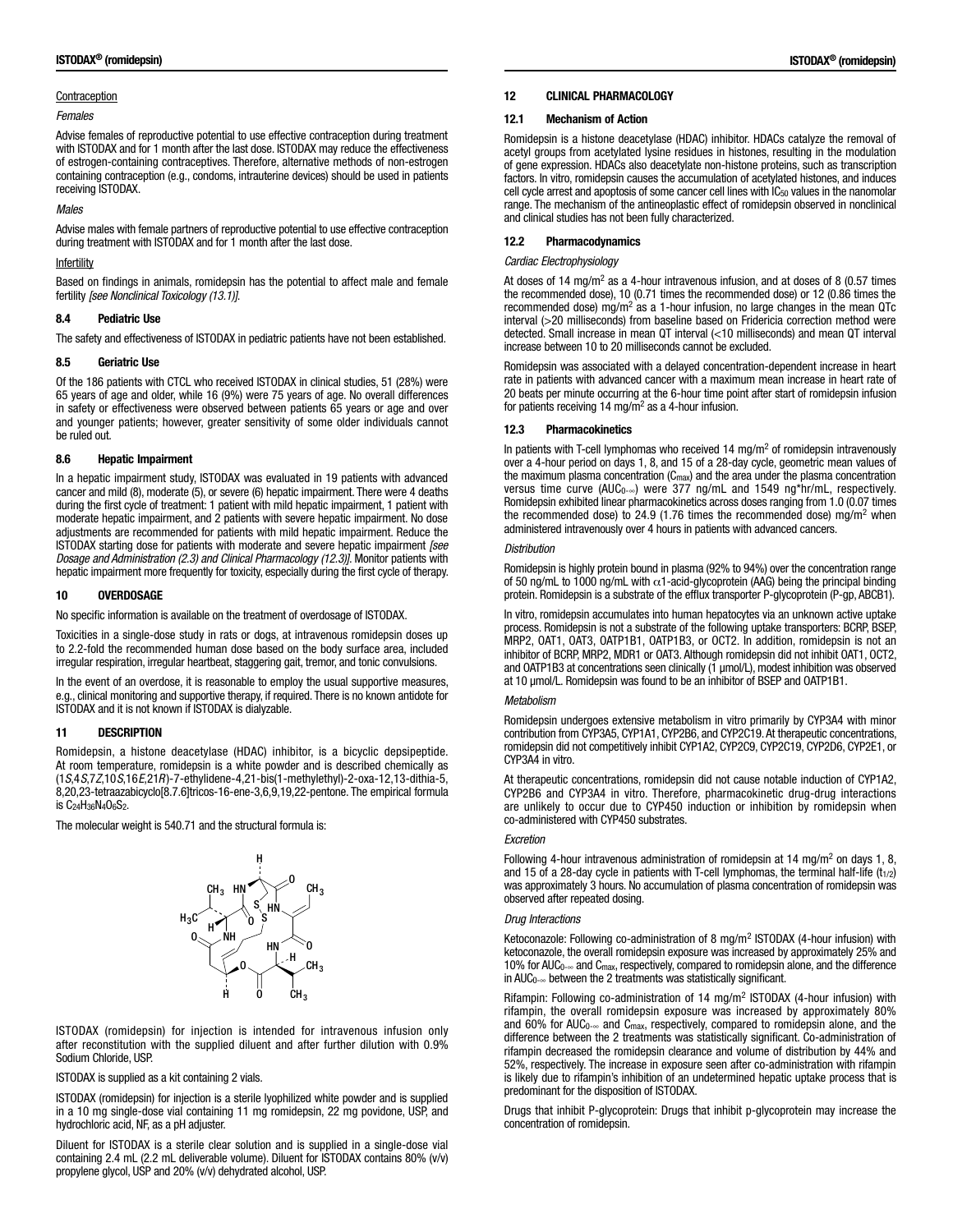### *Specific Populations*

#### *Effect of Age, Gender, Race or Renal Impairment*

The pharmacokinetics of romidepsin was not influenced by age (27 to 83 yrs), gender, race (white vs. black) or mild (estimated creatinine clearance 50-80 mL/min), moderate (estimated creatinine clearance 30-50 mL/min), or severe (estimated creatinine clearance <30 mL/min) renal impairment. The effect of end-stage renal disease (estimated creatine clearance less than 15 mL/min) on romidepsin pharmacokinetics has not been studied.

### *Hepatic Impairment*

Romidepsin clearance decreased with increased severity of hepatic impairment. In patients with cancer, the geometric mean Cmax values after administration of 14, 7, and 5 mg/m<sup>2</sup> romidepsin in patients with mild (B1: bilirubin  $\leq$ ULN and AST  $>$ ULN; B2: bilirubin >ULN but ≤1.5 x ULN and any AST), moderate (bilirubin >1.5 x ULN to ≤3 x ULN and any AST), and severe (bilirubin >3 x ULN and any AST) hepatic impairment were approximately 111%, 96%, and 86% of the corresponding value after administration of 14 mg/m<sup>2</sup> romidepsin in patients with normal (bilirubin  $\leq$ upper limit of normal (ULN) and aspartate aminotransferase (AST) ≤ULN) hepatic function, respectively. The geometric mean AUC<sub>inf</sub> values in patients with mild, moderate, and severe hepatic impairment were approximately 144%, 114%, and 116% of the corresponding value in patients with normal hepatic function, respectively. Among these 4 cohorts, moderate interpatient variability was noted for the exposure parameters  $C_{\text{max}}$  and  $AUC_{\text{inf}}$ , as the coefficient of variation (CV) ranged from 30% to 54%.

## 13 NONCLINICAL TOXICOLOGY

## 13.1 Carcinogenesis, Mutagenesis, Impairment of Fertility

Carcinogenicity studies have not been performed with romidepsin. Romidepsin was not mutagenic in vitro in the bacterial reverse mutation assay (Ames test) or the mouse lymphoma assay. Romidepsin was not clastogenic in an in vivo rat bone marrow micronucleus assay when tested to the maximum tolerated dose (MTD) of 1 mg/kg in males and 3 mg/kg in females (6 and 18 mg/m<sup>2</sup> in males and females, respectively). These doses were up to 1.3-fold the recommended human dose, based on body surface area.

Based on nonclinical findings, male and female fertility may be compromised by treatment with ISTODAX. In a 26-week toxicology study, romidepsin administration resulted in testicular degeneration in rats at 0.33 mg/kg/dose (2 mg/m<sup>2</sup>/dose) following the clinical dosing schedule. This dose resulted in  $AUC_0$ - $\infty$  values that were approximately 2% the exposure level in patients receiving the recommended dose of 14 mg/m<sup>2</sup>/dose. A similar effect was seen in mice after 4 weeks of drug administration at higher doses. Seminal vesicle and prostate organ weights were decreased in a separate study in rats after 4 weeks of daily drug administration at 0.1 mg/kg/day (0.6 mg/m<sup>2</sup>/day), approximately 30% the estimated human daily dose based on body surface area. Romidepsin showed high affinity for binding to estrogen receptors in pharmacology studies. In a 26-week toxicology study in rats, atrophy was seen in the ovary, uterus, vagina and mammary gland of females administered doses as low as 0.1 mg/kg/dose (0.6 mg/m2/dose) following the clinical dosing schedule. This dose resulted in AUC0-∞ values that were 0.3% of those in patients receiving the recommended dose of 14 mg/m<sup>2</sup>/dose. Maturation arrest of ovarian follicles and decreased weight of ovaries were observed in a separate study in rats after 4 weeks of daily drug administration at 0.1 mg/kg/day (0.6 mg/m<sup>2</sup>/day). This dose is approximately 30% the estimated human daily dose based on body surface area.

### 14 CLINICAL STUDIES

ISTODAX was evaluated in 2 multicenter, single-arm clinical studies in patients with CTCL (Study 1 [NCT00106431] and Study 2 [NCT00007345]). Overall, 167 patients with CTCL were treated in the US, Europe, and Australia. Study 1 included 96 patients with confirmed CTCL after failure of at least 1 prior systemic therapy. Study 2 included 71 patients with a primary diagnosis of CTCL who received at least 2 prior skin directed therapies or one or more systemic therapies. Patients were treated with ISTODAX at a starting dose of 14 mg/m2 infused over 4 hours on days 1, 8, and 15 every 28 days.

In both studies, patients could be treated until disease progression at the discretion of the investigator and local regulators. Objective disease response was evaluated according to a composite endpoint that included assessments of skin involvement, lymph node and visceral involvement, and abnormal circulating T-cells ("Sézary cells").

The primary efficacy endpoint for both studies was overall objective disease response rate (ORR) based on the investigator assessments, and was defined as the proportion of patients with confirmed complete response (CR) or partial response (PR). CR was defined as no evidence of disease and PR as ≥50% improvement in disease. Secondary endpoints in both studies included duration of response and time to response.

#### Baseline Patient Characteristics

Demographic and disease characteristics of the patients in Study 1 and Study 2 are provided in Table 3.

### Table 3: Baseline Patient Characteristics (CTCL Population)

| <b>Characteristic</b>                   | Study 1<br>(N=96) | Study 2<br>(N=71) |
|-----------------------------------------|-------------------|-------------------|
| Age                                     |                   |                   |
| N                                       | 96                | 71                |
| Mean (SD)                               | 57 (12)           | 56 (13)           |
| Median (Range)                          | 57 (21, 89)       | 57 (28, 84)       |
| Sex, n (%)                              |                   |                   |
| Men                                     | 59 (61)           | 48 (68)           |
| Women                                   | 37 (39)           | 23 (32)           |
| Race, n (%)                             |                   |                   |
| White                                   | 90 (94)           | 55 (77)           |
| <b>Black</b>                            | 5(5)              | 15 (21)           |
| Other/Not Reported                      | 1(1)              | 1(1)              |
| Stage of Disease at Study Entry, n (%)  |                   |                   |
| IA                                      | 0(0)              | 1(1)              |
| IB                                      | 15 (16)           | 6(9)              |
| <b>IIA</b>                              | 13 (14)           | 2(3)              |
| <b>IIB</b>                              | 21 (22)           | 14 (20)           |
| $\mathbf{III}$                          | 23 (24)           | 9(13)             |
| <b>IVA</b>                              | 24 (25)           | 27 (38)           |
| <b>IVB</b>                              | 0(0)              | 12 (17)           |
| Number of Prior Skin-Directed Therapies |                   |                   |
| Median (Range)                          | 2(0, 6)           | 1(0, 3)           |
| Number of Prior Systemic Therapies      |                   |                   |
| Median (Range)                          | 2(1, 8)           | 2(0, 7)           |

## Clinical Results

Efficacy outcomes for CTCL patients are provided in Table 4. Median time to first response was 2 months (range 1 to 6) in both studies. Median time to CR was 4 months in Study 1 and 6 months in Study 2 (range 2 to 9).

#### Table 4: Clinical Results for CTCL Patients

| <b>Response Rate</b>                                       | Study 1<br>(N=96)   | Study 2<br>(N=71)  |  |  |
|------------------------------------------------------------|---------------------|--------------------|--|--|
| <b>ORR</b> (CR + PR), $n$ (%)<br>[95% Confidence Interval] | 33 (34)<br>[25, 45] | 25(35)<br>[25, 49] |  |  |
| CR, n (%)<br>[95% Confidence Interval]                     | 6(6)<br>[2, 13]     | 4(6)<br>[2, 14]    |  |  |
| PR, n (%)<br>[95% Confidence Interval]                     | 27 (28)<br>[19, 38] | 21(30)<br>[20, 43] |  |  |
| Duration of Response (months)                              |                     |                    |  |  |
| N                                                          | 33                  | 25                 |  |  |
| Median (range)                                             | 15 (1, 20*)         | 11 (1, 66*)        |  |  |
| *Denotes censored value.                                   |                     |                    |  |  |

#### 15 REFERENCES

1. OSHA Hazardous Drugs. *OSHA*. [Accessed on 09/11/2018, from http://www.osha.gov/ SLTC/hazardousdrugs/index.html]

#### 16 HOW SUPPLIED/STORAGE AND HANDLING

## How Supplied

ISTODAX is supplied as a kit including a sterile, lyophilized powder in a 10 mg single-dose vial containing 11 mg of romidepsin, 22 mg of the bulking agent, povidone, USP, and hydrochloric acid, NF, as a pH adjuster. In addition, each kit includes a single-dose sterile diluent vial containing 2.4 mL (2.2 mL deliverable volume) of 80% propylene glycol, USP, and 20% dehydrated alcohol, USP.

NDC 59572-984-01: ISTODAX® KIT containing 1 vial of romidepsin and 1 vial of diluent for romidepsin per carton.

## Storage and Handling

ISTODAX (romidepsin) for injection is supplied as a kit containing 2 vials in a single carton. The carton must be stored at 20° to 25°C, excursions permitted between 15° to 30°C. (See USP Controlled Room Temperature.)

ISTODAX is a hazardous drug. Follow applicable special handling and disposal procedures.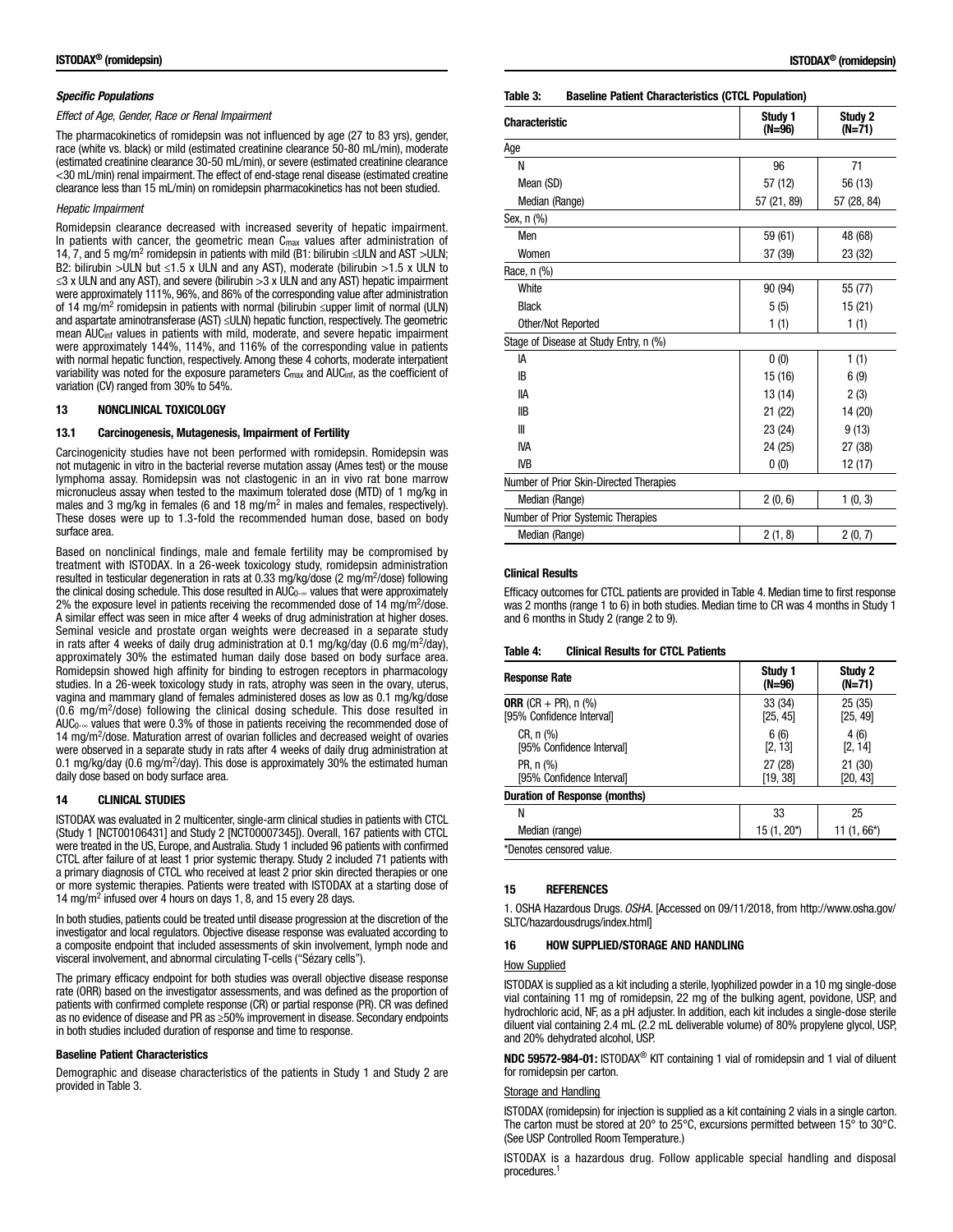## 17 PATIENT COUNSELING INFORMATION

Advise the patient to read the FDA-approved patient labeling (Patient Information).

## Low Blood Counts

Advise patients that treatment with ISTODAX can cause low blood counts and that frequent monitoring of hematologic parameters is required. Patients should be instructed to report fever or other signs of infection, significant fatigue, shortness of breath, or bleeding *[see Warnings and Precautions (5.1)]*

## Infections

Advise patients that infections may occur during treatment with ISTODAX. Advise patients to report fever, cough, shortness of breath with or without chest pain, burning on urination, flu-like symptoms, muscle aches, or worsening skin problems. Advise patients to report any previous history of hepatitis B before starting romidepsin *[see Warnings and Precautions (5.2)]*.

## Tumor Lysis Syndrome

Advise patients of the risk of tumor lysis syndrome (especially those with advanced stage disease and/or high tumor burden) to maintain high fluid intake for at least 72 hours after each dose *[see Warnings and Precautions (5.4)]*.

## Nausea and Vomiting

Advise patients that nausea and vomiting are common following treatment with ISTODAX. Prophylactic antiemetics are recommended for all patients. Advise patients to report these symptoms so that appropriate treatment can be instituted *[see Adverse Reactions (6.1)]*.

## Embryo-Fetal Toxicity

Advise patients that ISTODAX can cause fetal harm when administered during pregnancy *[see Warnings and Precautions (5.5) and Use in Specific Populations (8.1)]*.

#### **Contraception**

Advise females of reproductive potential to use effective contraception during treatment with ISTODAX and for 1 month after the last dose. Advise males with female partners of reproductive potential to use effective contraception during treatment with ISTODAX and for 1 month after the last dose *[see Use in Specific Populations (8.3)]*.

### Lactation

Advise lactating women not to breastfeed during treatment with ISTODAX and for 1 week after the last dose *[see Use in Specific Populations (8.2)]*.

## Infertility

Advise females and males of reproductive potential that ISTODAX may cause infertility *[see Nonclinical Toxicology (13.1)]*.

Manufactured for: Celgene Corporation Summit, NJ 07901

Manufactured by: Baxter Oncology GmbH Halle/Westfalen, Germany

ISTODAX® is a registered trademark of Celgene Corporation

© 2021 Celgene Corporation. All Rights Reserved.

ISTBAXPI.010/PPI.010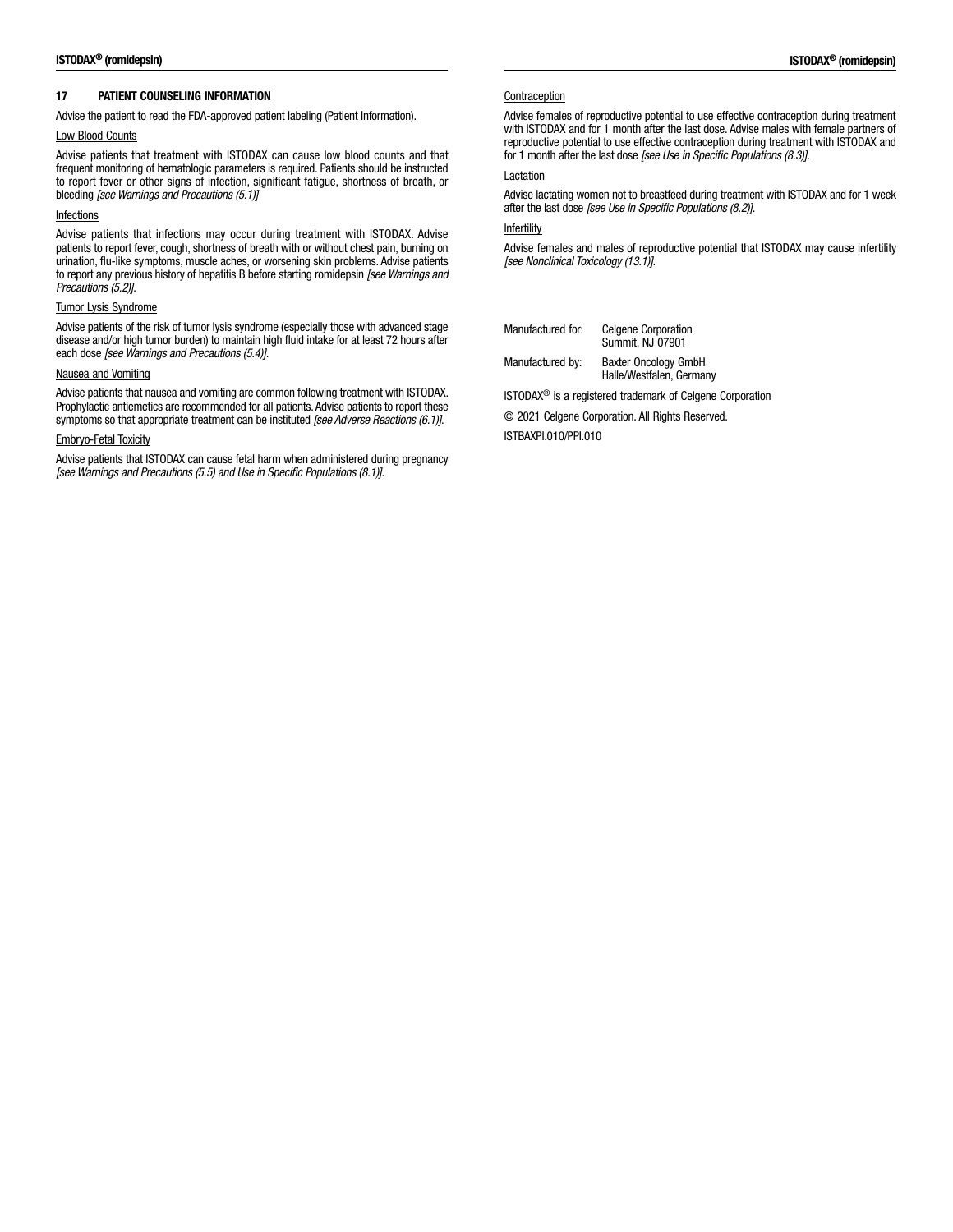# **PATIENT INFORMATION** ISTODAX® (ISS toe dax) (romidepsin) for injection

# **What is ISTODAX?**

ISTODAX is a prescription medicine used to treat people with a type of cancer called cutaneous T-cell lymphoma (CTCL) after at least one other type of medicine by mouth or injection has been tried.

# **It is not known if ISTODAX is safe and effective in children under 18 years of age.**

# **Before receiving ISTODAX, tell your healthcare provider about all of your medical conditions, including if you:**

- have any heart problems, including an irregular or fast heartbeat, or a condition called QT prolongation.
- have kidney problems
- have liver problems, including a history of hepatitis B
- have problems with the amount of potassium or magnesium in your blood
- have nausea, vomiting, or diarrhea
- are pregnant or plan to become pregnant. ISTODAX may harm your unborn baby.
	- **Females who are able to become pregnant:**
		- Your healthcare provider will perform a pregnancy test within 7 days before you start treatment with ISTODAX.
		- You should avoid becoming pregnant during treatment with ISTODAX and for 1 month after the last dose.
		- You should use effective birth control (contraception) during treatment with ISTODAX and for 1 month after your last dose.
		- ISTODAX may affect the way estrogen-containing birth control works. Talk to your healthcare provider for more information about other types of birth control to use during treatment with ISTODAX.
		- Tell your healthcare provider right away if you become pregnant or think you may be pregnant during treatment with ISTODAX.
	- **Males with a female sexual partner who can become pregnant:**
		- ISTODAX can harm the unborn baby of your partner.
		- You should use a condom and avoid fathering a child during treatment with ISTODAX and for 1 month after treatment with ISTODAX. Talk to your healthcare provider if this is a concern for you.
	- **ISTODAX** may cause fertility problems in males and females. Talk to your healthcare provider if this is a **concern for you.**
- are breastfeeding or plan to breastfeed. It is not known if ISTODAX passes into your breast milk. You should not breastfeed during treatment with ISTODAX and for 1 week after the last dose. Talk to your healthcare provider about the best way to feed your baby while you are being treated with ISTODAX.

**Tell your healthcare provider about all of the medicines you take,** including prescription and over-the-counter medicines, vitamins, and herbal supplements.

Some medicines may affect how ISTODAX works, or ISTODAX may affect how other medicines work. Especially tell your healthcare provider if you take or use:

- warfarin sodium (Coumadin, Jantoven) or any other blood thinner medicine. Ask your healthcare provider if you are not sure if you are taking a blood thinner. Your healthcare provider may want to test your blood more often.
- a medicine to treat abnormal heartbeats
- St. John's wort (*Hypericum perforatum*)
- Dexamethasone (a steroid)
- Medicine for:
	- tuberculosis (TB)
	- seizures (epilepsy)
	- bacterial infections (antibiotics)
	- fungal infections (antifungals)
	- HIV (AIDS)
	- depression

Know the medicines you take. Keep a list of them and show it to your healthcare provider and pharmacist when you get a new medicine.

# **How will I receive ISTODAX?**

ISTODAX will be given to you by your healthcare provider or nurse as an intravenous injection into your vein usually over 4 hours.